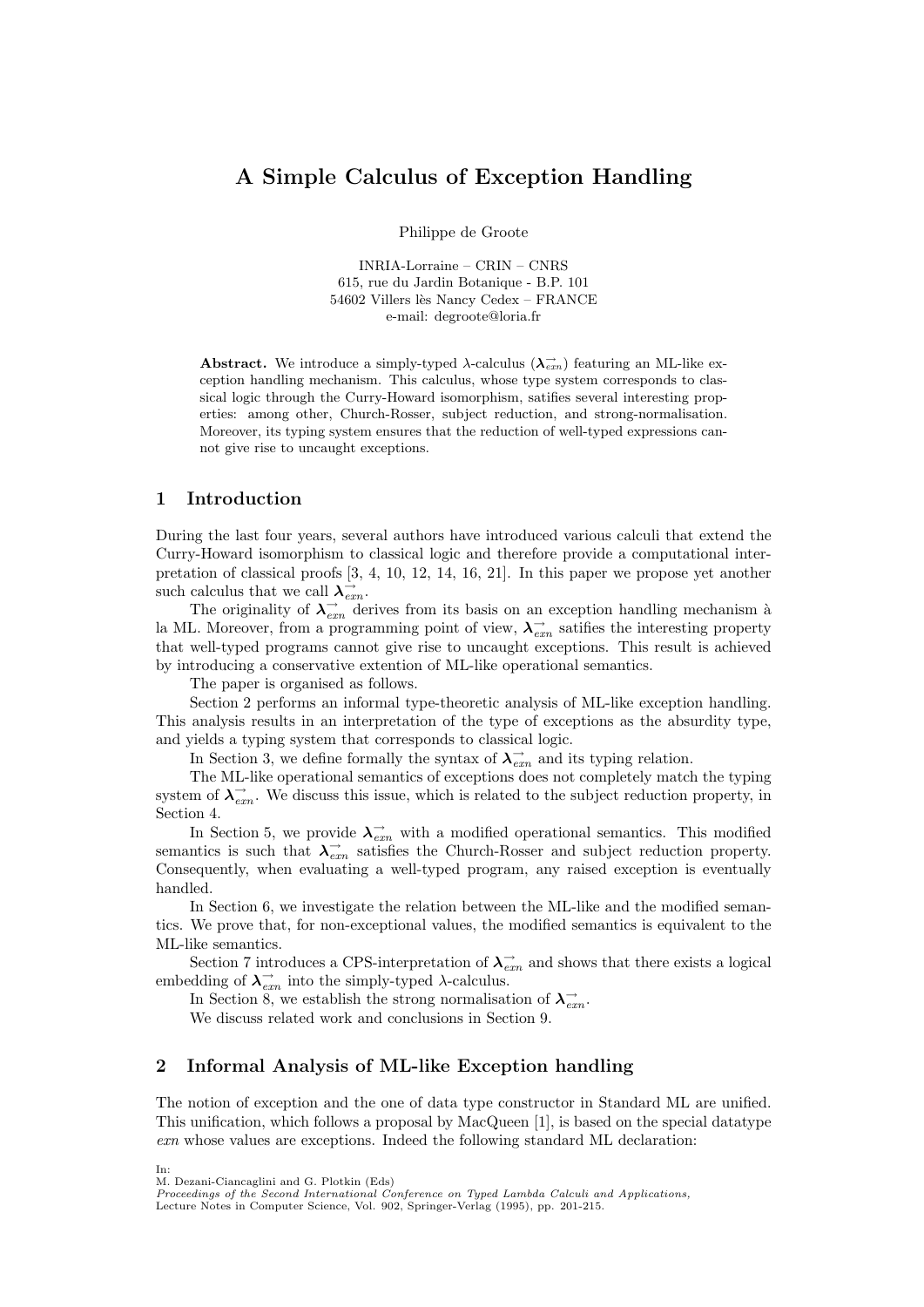amounts to the declaration of the constructor foo whose type is  $int \rightarrow exn$ .

Values of type exn are first-class citizens, they may be stored, be passed as parameters, returned as results, etc. In addition, and in contrast to other values, they may also be turned into packets by being raised (see [13] for details).

The typing and reduction rules of the operator raise are the following:

$$
\Gamma \vdash M : \text{earn}
$$
\n
$$
\Gamma \vdash (\text{raise } M) : \alpha
$$
\n
$$
V (\text{raise } M) \rightarrow (\text{raise } M) \qquad \text{(for } V \text{ a value)}
$$
\n
$$
(\text{raise } M) \rightarrow (\text{raise } M) \qquad \text{(for } N \text{ any expression})
$$

These rules correspond respectively to the deduction rule and the proof reduction rules that are used in natural deduction for falsity [9].

$$
\frac{1}{\alpha} \qquad \frac{\vdots}{\alpha \rightarrow \beta} \frac{\vdots}{\alpha} \rightarrow \frac{\vdots}{\beta} \qquad \frac{\vdots}{\alpha \rightarrow \beta} \frac{\vdots}{\alpha} \rightarrow \frac{\vdots}{\beta}
$$

Therefore it makes sense to identify, through the Curry-Howard isomorphism, the type of exceptions (exn) with the logical notion of falsity  $(\perp)$ . Let us accept this identification and proceed further with the type-theoretic analysis of exception handling.

Packets, i.e. raised exceptions, are propagated and then possibly handled. The typing rule for exception handlers is akin to the following:

$$
\frac{\Gamma \vdash M : \alpha \qquad \Gamma \vdash N : \text{exn} \to \alpha}{\Gamma \vdash M \text{ handle } N : \alpha}
$$

This rule is certainly sound, but not satisfactory. On the one hand, we would like to have a rule that allows exception declarations to be discarded. This is mandatory if we want to preserve the logical consistency of the type system because of the identifification of the type of exception with false. On the other hand, as it is stated, this rule does not properly reflect the standard ML exception handling mechanism. Indeed in standard ML the right hand side of the operator handle is not an expression but a match.

A solution to these two issues is to use the let construct to declare exception constructors locally and to consider the following typing rule:

$$
\frac{\Gamma, y : \alpha \to \text{exn} \vdash M : \beta \qquad \Gamma, x : \alpha \vdash N : \beta}{\Gamma \vdash \text{let exception } y \text{ of } \alpha \text{ in } M \text{ handle } (yx) \Rightarrow N \text{ end} : \beta}
$$

This rule, which is consistent with the definition of standard ML, corresponds to the elimination of the disjunction for the particular case of the excluded middle. Therefore it is sound with respect to classical logic. This is not too surprising because it is known, since Griffin's work [12], that there is a strong connection between classical logic and sequential control.

The fact that the above rule is classical allows us to write classical programs in the sense of [12]. This is illustrated by the following example.

Example 2.1 In classical logic, conjunction can be defined in terms of implication and negation as follows:  $\alpha \wedge \beta = \neg(\alpha \rightarrow \neg \beta)$ . This definition allows a *classical* pairing operator, together with the associated projections, to be defined: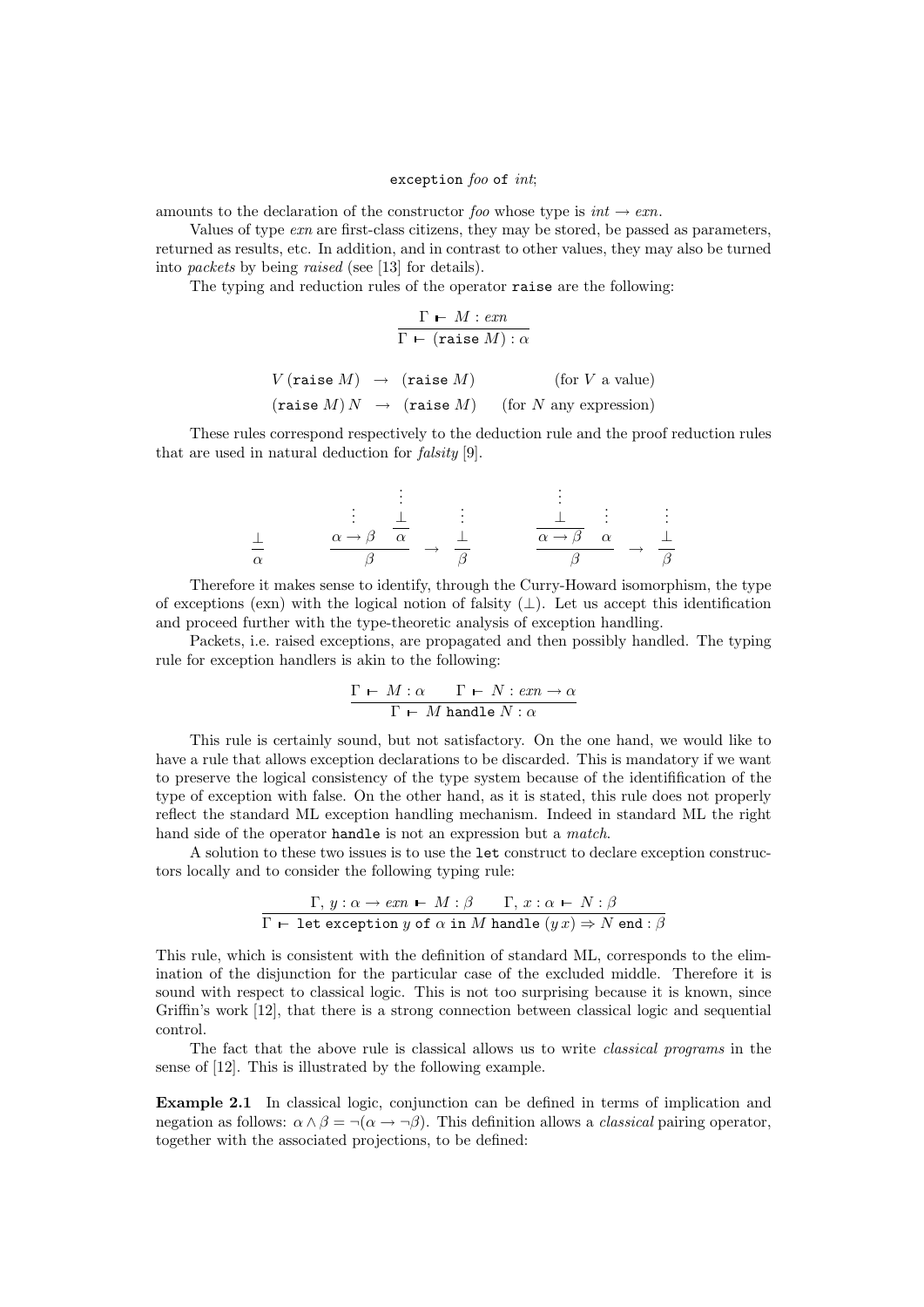```
fun pair (x:int) (y:int) = fn (f:(int->int->exn)) \Rightarrow (f \times y);fun proj1 (p: (int \rightarrow int \rightarrow \text{exn}) \rightarrow \text{exn}) =let exception y of int
                    in
                    (\text{raise } (p \text{ (fn x => (raise y x))))})handle
                    (y x) \Rightarrow xend;
fun proj2 (p:(int \rightarrow int \rightarrow exn) \rightarrow exn) =
                    let exception y of int
                    in
                    (\text{raise } (p \text{ (fn } x => y)))handle
                    (y x) \Rightarrow xend;
```
The types that a compiler infers for these three pieces of code are the following:

val pair = fn : int  $\rightarrow$  int  $\rightarrow$  (int  $\rightarrow$  int  $\rightarrow$  exn)  $\rightarrow$  exn val proj $1 = fn : ((int \rightarrow int \rightarrow ext) \rightarrow ext)$  -> int val  $proj2 = fn : ((int \rightarrow int \rightarrow ext \rightarrow exn) \rightarrow ext$ 

Finally, the execution of the programs yields the expected results:

- proj1 (pair 1 2); val it  $= 1$  : int - proj2 (pair 1 2); val it =  $2$  : int

### 3 Definition of a Simple Calculus of Exception Handling

We define a simple calculus  $(\lambda_{\text{exn}}^{\rightarrow})$  of exception handling based on the ideas discussed in the previous section.

**Definition 3.1** The types of  $\lambda_{exn}^{\rightarrow}$  are given by the following grammar:

 $\tau$  ::= a |  $\perp$  |  $(\tau \rightarrow \tau)$ 

where "a" range over a finite set of ground types, and  $\perp$  is a distinguished ground type.

We let the lowercase Greek letters  $(\alpha, \beta, \gamma, ...)$  range over types, and we write  $\neg \alpha$  as an abbreviation for  $(\alpha \rightarrow \bot)$ .

**Definition 3.2** The expressions of  $\lambda_{exn}$  are built upon two distinct alphabets of variables: the  $\lambda$ -variables and the exception variables. The raw syntax of the expressions is the following.

$$
T \ ::= \ c \ | \ x \ | \ y \ | \ \lambda x. T \ | \ (TT) \ |
$$
  
(raise T) \ | let  $y : \neg \alpha$  in T handle  $(yx) \Rightarrow T$  end

where c ranges over possible constants, x ranges over  $\lambda$ -variables, and y over exception variables.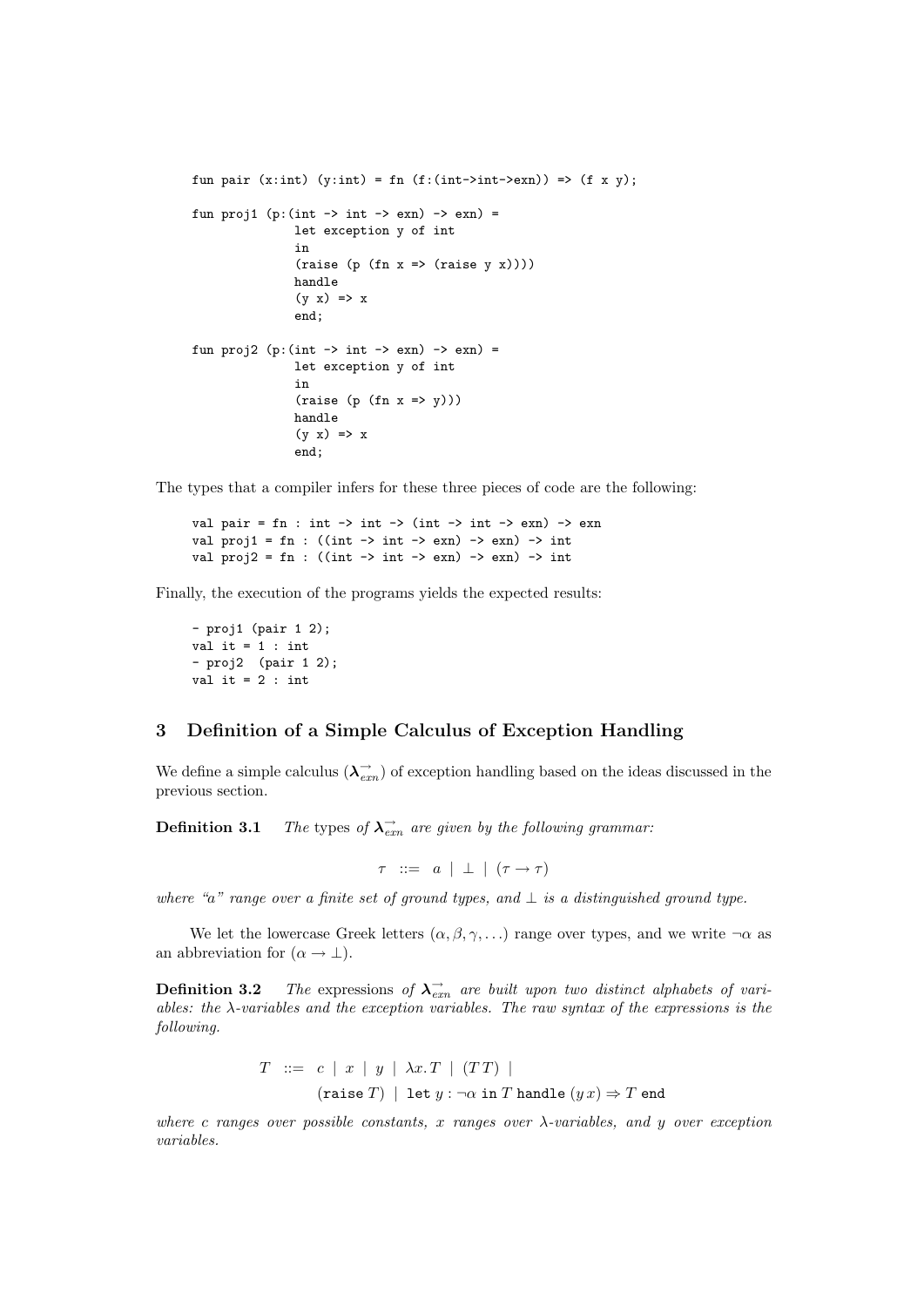We use uppercase Roman letters  $(A, B, C, \ldots)$  to denote expressions, and we adopt the usual notational conventions [5, pp. 22–23]. The notions of free and bound (occurrences of) variables are defined as usual. In particular, the scoping rule for the handle construct is the following: in an expression of the form

let  $y : \neg \alpha$  in A handle  $(y x) \Rightarrow B$  end,

the exception variable y is bound in the subexpression A, and the  $\lambda$ -variable x is bound in the subexpression  $B$ . We also assume that some implicit convention (e.g.  $[5, p. 26]$ ) prevents clashes between free and bound variables, and we let  $A[x:=B]$  denote the usual capture-avoiding substitution.

When writing proofs, we use a more compact notation for the raise and the handle constructs. We write

$$
\mathcal{R}(A)
$$
 for (raise A).

Similarly, we write

 $\langle x. A | y. B \rangle$  for let  $x : \neg \alpha$  in A handle  $(x y) \Rightarrow B$  end,

 $\alpha$  being left implicit. We also write

 $\langle (x_i) \, A \, | \, (y_i, B_i) \rangle$  for  $\langle x_1, \langle x_2, \cdots \langle x_n, A \, | \, y_n, B_n \rangle \cdots \langle y_2, B_2 \rangle \, | \, y_1, B_1 \rangle$ 

the number  $n$  of nested constructs being left implicit.

 $\lambda_{\text{exn}}^{\rightarrow}$  is a call-by-value language. We thus have to define the notion of value.

Definition 3.3 The notion of value is defined as follows:

 $V \ ::= c \mid x \mid y \mid \lambda x \cdot T \mid (y V)$ 

Note that there is a significant difference between  $\lambda$ -variables and exception variables. The latter act as datatype constructors. Therefore, the application of an exception variable to a value is a value. From now on, the uppercase Roman letter V (with possible subscripts) will range over values.

Finally the typing rules of our calculus are the ones of the simply typed  $\lambda$ -calculus together with the rules discussed in the previous section for the raise and the handle constructs.

**Definition 3.4** Define a typing environment to be a function, undefined almost everywhere, that assigns types to  $\lambda$ -variables and that assigns types of the form  $\neg \alpha$  to exception variables. Let  $\Gamma, \Delta, \ldots$  range over typing environments, and let  $\sigma$  be a given function that assigns a type to each constant.

The typing rules of the calculus are the following:

$$
\Gamma \vdash c : \sigma(c)
$$

$$
\Gamma \vdash x : \Gamma(x) \qquad \Gamma \vdash y : \Gamma(y)
$$
\n
$$
\frac{\Gamma, x : \alpha \vdash B : \beta}{\Gamma \vdash \lambda x. B : \alpha \to \beta} \qquad \frac{\Gamma \vdash A : \alpha \to \beta \qquad \Gamma \vdash B : \alpha}{\Gamma \vdash AB : \beta}
$$
\n
$$
\frac{\Gamma \vdash A : \bot}{\Gamma \vdash (\text{raise } A) : \alpha} \qquad \frac{\Gamma, y : \neg \alpha \vdash A : \beta \qquad \Gamma, x : \alpha \vdash B : \beta}{\Gamma \vdash \text{let } y : \neg \alpha \text{ in } A \text{ handle } (yx) \Rightarrow B \text{ end } : \beta}
$$

As we noted, the typing rules of  $\lambda_{\text{exn}}^{\rightarrow}$ , as a logical system, are consistent with respect to classical logic. It is quite easy to show that the system is also complete. We thus have the following proposition.

**Proposition 3.5** Consider the calculus  $\lambda_{exn}^{\rightarrow}$  without constants. Given a type  $\alpha$ , there exists an expression A such that  $\vdash$  A :  $\alpha$  if and only if  $\alpha$ , seen as a proposition, is a classical tautology. $\Box$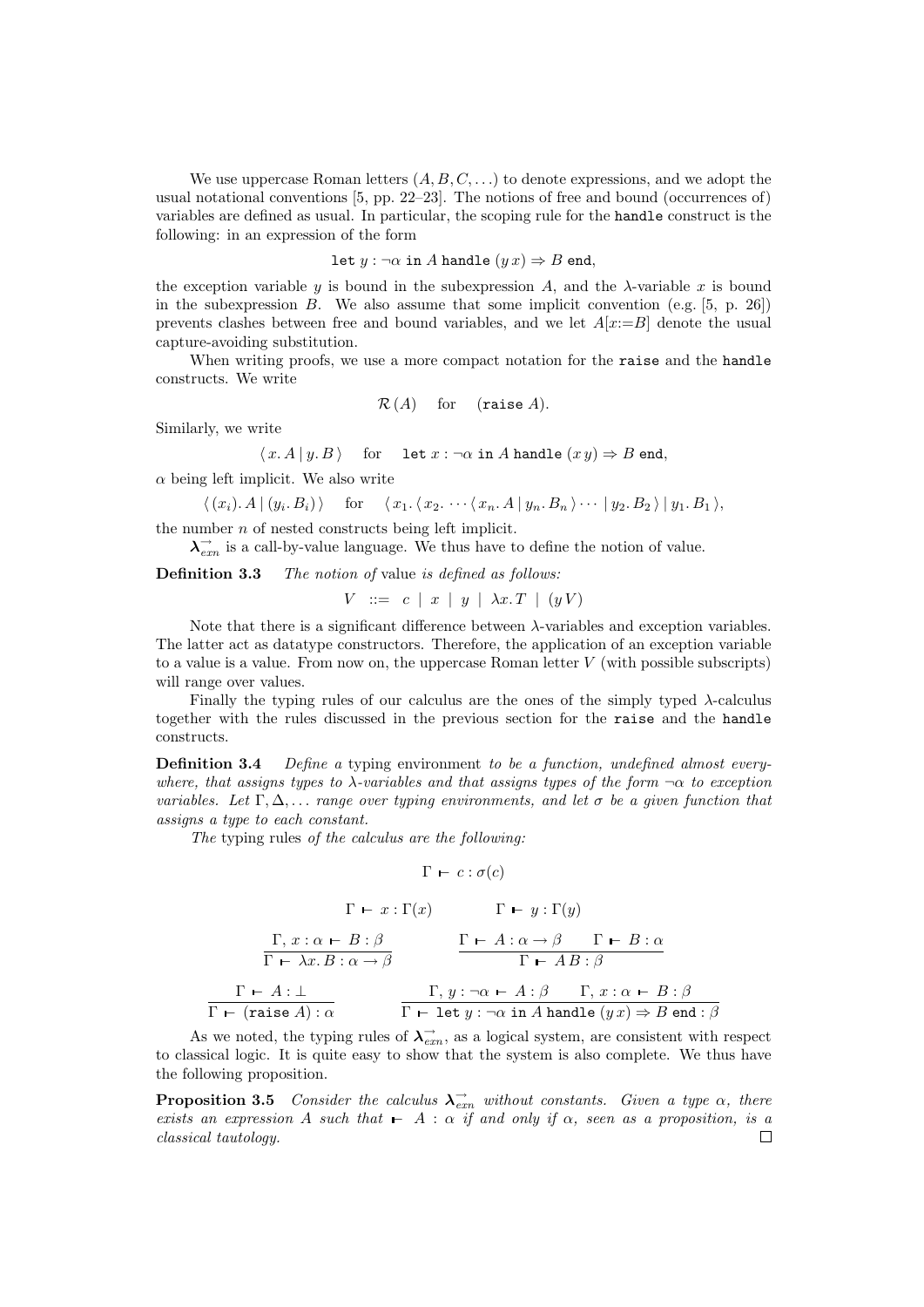### 4 Consistency Problems with ML-like Operational Semantics

Let the function  $\sigma$  that assigns types to constants be consistent, in the sense that its range is a consistent set of propositions. Then Proposition 3.5 ensures that closed expressions of type ⊥ cannot exist. This property, in turn, ensures that the execution of a program cannot give rise to an uncaught exception, provided that the calculus satisfies the subject reduction property.

Unfortunately this is not the case with an ML-like semantics. Indeed, consider the following example:

Example 4.1 The following piece of code defines another classical pairing operator:

```
fun var_pair x y = let exception P of (int \rightarrow int \rightarrow exn)
                        in P handle (P g) \Rightarrow raise (g x y)end;
```
It is easy to check that the expression

proj\_1 (var\_pair 1 2)

is a well-typed expression of type int. The execution of this expression, however, gives rise to an uncaught exception.

The dynamic semantics of standard ML is given in a natural semantics style [13]. Table 1 adapts this semantics to  $\lambda_{\text{can}}^{\rightarrow}$ , in terms of reduction rules. The problem with subject

| $(\lambda x. M)V \rightarrow M[x:=V]$                                                               | $(\beta_V)$                                        |
|-----------------------------------------------------------------------------------------------------|----------------------------------------------------|
| $ V_1$ (raise $V$ ) $\;\rightarrow\;$ (raise $V$ )                                                  | $(\texttt{raise\,left})$                           |
| $\big\vert$ (raise $V(M \rightarrow$ (raise $V)$ )                                                  | $(\texttt{raise}~_{right})\vert$                   |
| $ (\texttt{raise}(V)) \rightarrow (\texttt{raise}(V)) $                                             | $(\texttt{raise }_{idem})$                         |
| $ \det y : \neg \alpha \text{ in } V \text{ handle } (yx) \Rightarrow N \text{ end } \rightarrow V$ | $(\mathtt{handle}_{simp})$                         |
| let $y : \neg \alpha$ in (raise $y V$ ) handle $(y x) \Rightarrow N$ end                            |                                                    |
|                                                                                                     | $\rightarrow N[x:=V]$ (handle/raise <sub>1</sub> ) |
| $ \det y:\neg\alpha\text{ in }(\texttt{raise }z V)\text{ handle }(y\,x)\Rightarrow N$ end           |                                                    |
| $\rightarrow$ (raise $zV$ ) if $z \neq y$ (handle/raise <sub>2</sub> )                              |                                                    |

Table 1. ML-like Reduction Rules

reduction is related to the last three rules: bound variables may become free by reduction.<sup>1</sup> Take for instance Rule (handle  $_{simp}$ ): any free occurrence of y in V is bound in the redex but becomes free in the contractum.

## 5 Modified Operational Semantics

To circumvent the problem related to the ML-like semantics, we must modify the three last rules of Table 1. This idea gives rise to the modified operational semantics specified by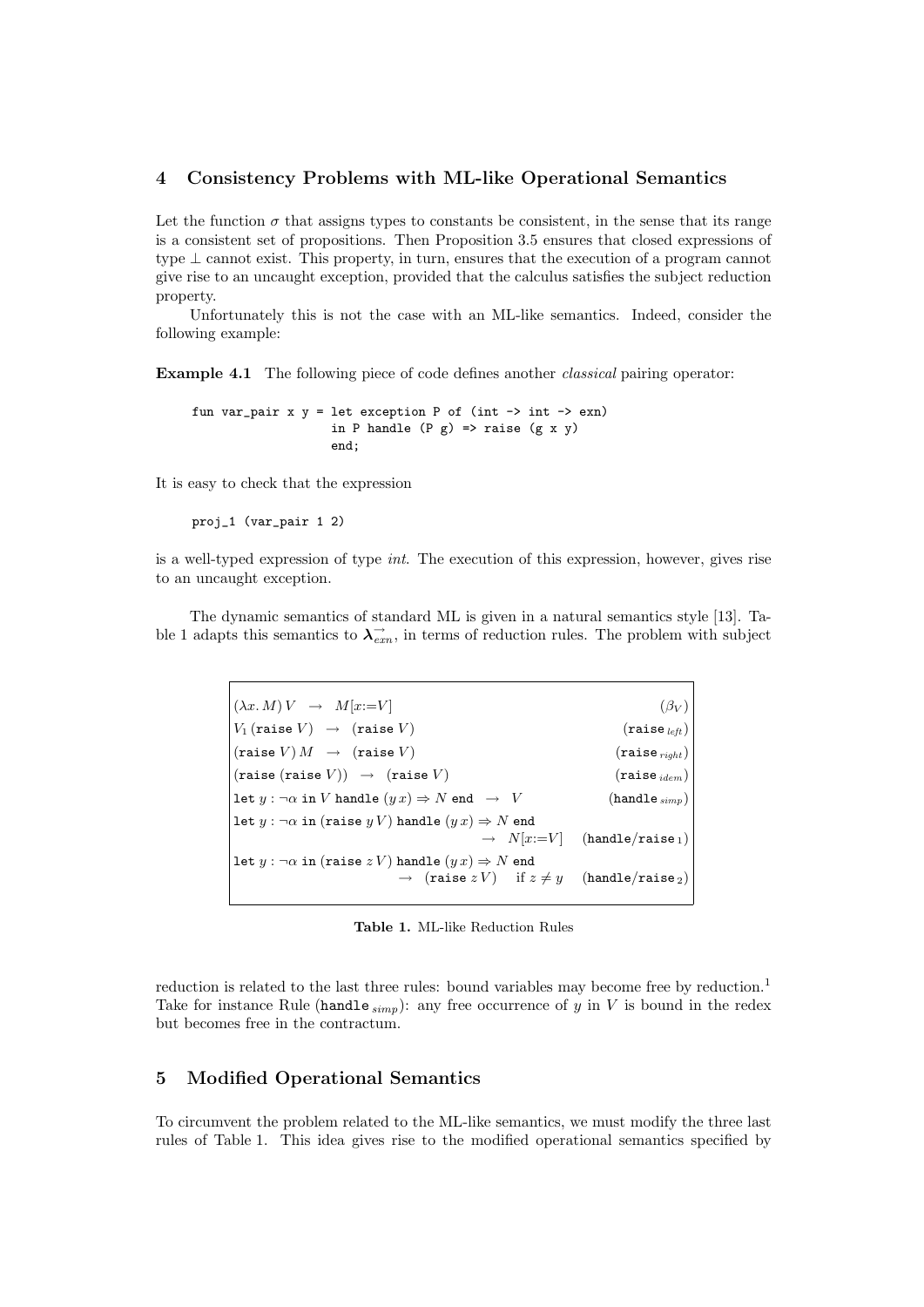$(\lambda x. M)V \rightarrow M[x:=V]$  (β<sub>V</sub>)  $V_1$  (raise  $V$ )  $\rightarrow$  (raise  $V$ ) (raise  $_{left}$ )  $(\texttt{raise }V)~M~~\rightarrow~~(\texttt{raise }V)$  (raise  $V)$  $(\texttt{raise }V) ) \rightarrow (\texttt{raise }V)$  (raise  $(V)$ ) let  $y : \neg \alpha$  in V handle  $(y x) \Rightarrow N$  end  $V$  if  $y \notin FV(V)$  (handle  $_{simp}$ ) let  $y_1 : \neg \alpha_1; y_2 : \neg \alpha_2; \ldots; y_n : \neg \alpha_n$ in (raise  $y_i V$ ) handle  $(y_n x) \Rightarrow N_n$ . . .  $(y_2 x) \Rightarrow N_2$  $(y_1 x) \Rightarrow N_1$ end  $\rightarrow$  let  $y_1 : \neg \alpha_1; y_2 : \neg \alpha_2; \ldots; y_n : \neg \alpha_n$ in  $N_i[x:=V]$  handle  $(y_n x) \Rightarrow N_n$ . . .  $(y_2 x) \Rightarrow N_2$  $(y_1 x) \Rightarrow N_1$ end (handle/raise)  $V$  (let  $y : \neg \alpha$  in M handle  $(y x) \Rightarrow N$  end)  $\rightarrow$  let  $y : \neg \alpha$  in  $V M$  handle  $(y x) \Rightarrow V N$  end (handle  $_{left}$ ) (let  $y : \neg \alpha$  in M handle  $(y x) \Rightarrow N$  end) O  $\rightarrow$  let  $y : \neg \alpha$  in  $M O$  handle  $(yx) \Rightarrow NO$  end (handle  $_{right}$ ) (raise let  $y : \neg \alpha$  in M handle  $(y x) \Rightarrow N$  end)  $\rightarrow$  let  $y : \neg \alpha$  in (raise M) handle  $(y x) \Rightarrow$  (raise N) end (raise/handle)

Table 2. Modified Reduction Rules

the reduction rules of Table 2. The three first rules of the modified semantics correspond exactly to the ML-like rules. The fourth rule comes with a proviso that ensures that bound variables may not become free by reduction. Rule (handle/raise) is more general that the corresponding rules in the ML-like semantics. In particular, this new rule allows handlers to be used more than once. Finally, the three last rules are necessary to ensure that the execution of programs will not be stuck. These three last rules, which may seem intricate, are nothing but the commuting conversions of disjunction that are used in natural deduction [11]. For instance, Rule (handle  $_{left}$ ) corresponds to the following proof reduction:

$$
\begin{array}{ccc}\n[-A] & A & & [\neg A] & [A] \\
\vdots & \vdots & \vdots & \vdots & \vdots \\
B & B & B & \xrightarrow{B \rightarrow C} B & B \rightarrow C & B \\
\hline\nC & & & C & & C\n\end{array}
$$

Before investigating further the properties of the modified semantics, we must first

<sup>&</sup>lt;sup>1</sup> This subject reduction problem is not actually related to the exception handling mechanism of standard ML but rather to the possibility of declaring locally a datatype constructor. Take, for instance the ML expression: let datatype foo = c in c end. The New-Jersey SML compiler evaluates this expression to the constructor c of type ?.foo. Here, the question mark suggests that the datatype foo has been declared in some unknown module, that is in a lost environment.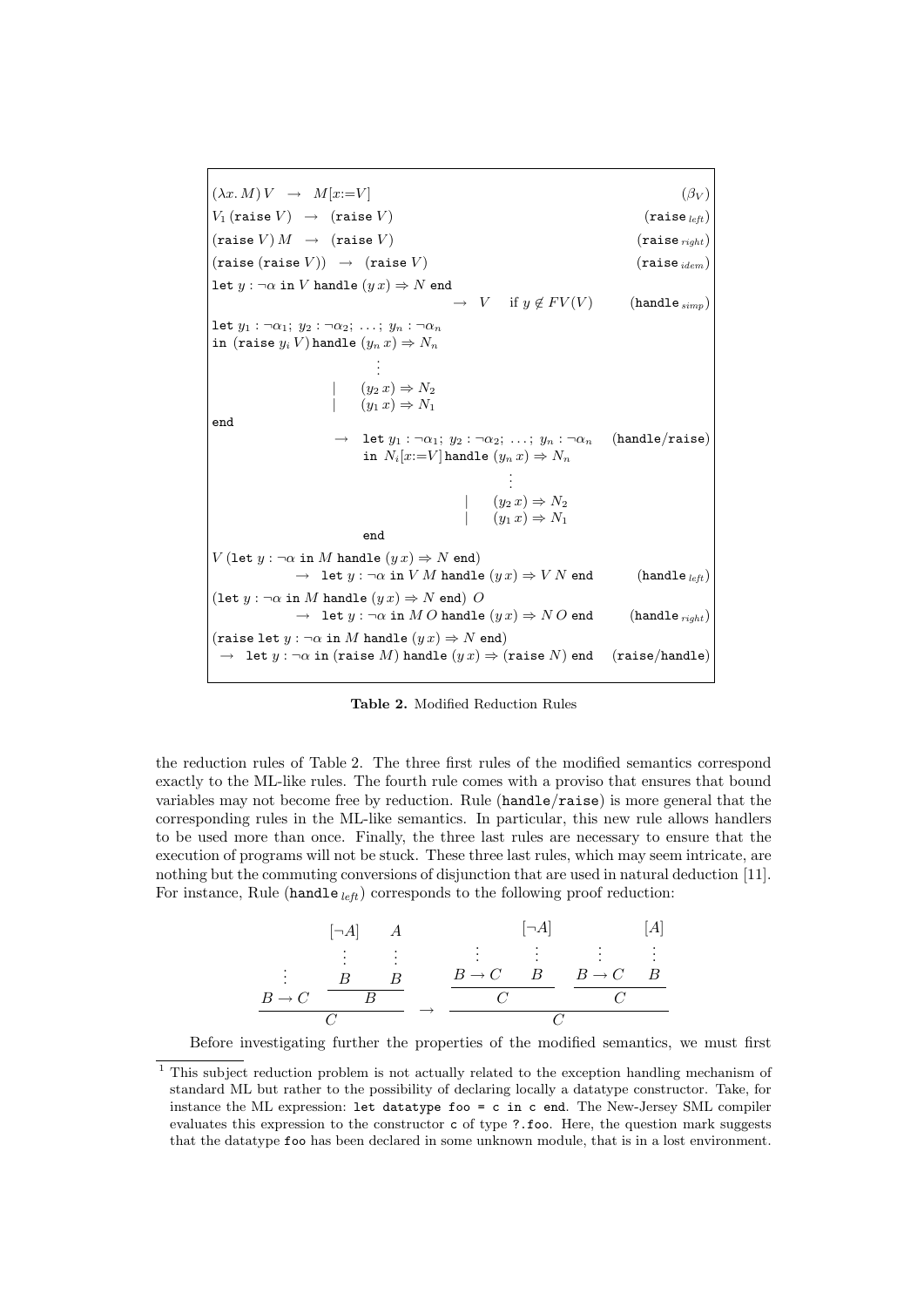determine in what sense the reduction rules of Table 2 specify an operational semantics for  $\lambda_{exn}^{\rightarrow}$ . The problem is that we have only introduced some notions of reduction without defining any reduction strategy. To settle this, we simply define the result of the evaluation of an expression to be its normal form (if any). Then it remains to prove that this normal form, when it exists, is unique. This is the purpose of the next proposition.

**Proposition 5.1** (Church-Rosser Property) Let  $\rightarrow$  be the reduction relation induced by the notions of reduction of Table 2 (that is the least reflexive, transitive relation containing  $\rightarrow$  and compatible with the expression formation rules). If A, B, C are expressions such that  $A \rightarrow B$  and  $A \rightarrow C$  then there exists an expression D such that  $B \rightarrow D$  and  $C \rightarrow D$ .

Proof. The property can be established by using the standard technique due to Tait and Martin-Löf. The different cases are numerous because we are dealing with nine notions of reduction. Nevertheless the proof is not difficult because there are only a few critical pairs.  $\Box$ 

To better understand how the modified semantics works, let us see how example 4.1, which gave rise to an uncaught exception, may now be reduced. (We use the compact syntax.)

$$
(\lambda p. \langle y. \mathcal{R}(p(\lambda x. \mathcal{R}(y x))) | x. x \rangle) ((\lambda x. \lambda y. \langle P. P | g. \mathcal{R}(g xy)) )12)
$$
  
\n
$$
\rightarrow_{\beta_V} (\lambda p. \langle y. \mathcal{R}(p(\lambda x. \mathcal{R}(y x))) | x. x \rangle) ((\lambda y. \langle P. P | g. \mathcal{R}(g 1 y)) )2)
$$
  
\n
$$
\rightarrow_{\beta_V} (\lambda p. \langle y. \mathcal{R}(p(\lambda x. \mathcal{R}(y x))) | x. x \rangle) \langle P. P | g. \mathcal{R}(g 1 y) \rangle) 2)
$$
  
\n
$$
\rightarrow_{h_{\alpha_V}} (\langle P. \langle \lambda p. \langle y. \mathcal{R}(p(\lambda x. \mathcal{R}(y x))) | x. x \rangle) P
$$
  
\n
$$
= g. (\lambda p. \langle y. \mathcal{R}(p(\lambda x. \mathcal{R}(y x))) | x. x \rangle) P
$$
  
\n
$$
= g. (\lambda p. \langle y. \mathcal{R}(p(\lambda x. \mathcal{R}(y x))) | x. x \rangle) R ((g 1 2)) )
$$
  
\n
$$
\rightarrow_{h/r} (\langle P. \langle y. \mathcal{R}(p(\lambda x. \mathcal{R}(y x))) | x. x \rangle) R ((\langle x. \mathcal{R}(y x)) ) | x. x \rangle) R ((g 1 2)) )
$$
  
\n
$$
\rightarrow_{h/r} (\langle P. \langle y. \langle \lambda p. \langle y. \mathcal{R}(p(\lambda x. \mathcal{R}(y x))) | x. x \rangle) R ((\langle x. \mathcal{R}(y x)) 12) | x. x \rangle)
$$
  
\n
$$
\rightarrow_{h_{\alpha_V}} (\langle y. \langle \lambda p. \langle y. \mathcal{R}(p(\lambda x. \mathcal{R}(y x))) | x. x \rangle) R ((\langle x. \mathcal{R}(y x)) 12) | x. x \rangle)
$$
  
\n
$$
\rightarrow_{h_{\alpha_V}} (\langle y. \langle \lambda p. \langle y. \mathcal{R}(p(\lambda x. \mathcal{R}(y x))) | x. x \rangle) R ((\langle x. \mathcal{R}(y x)) 12) | x. x \rangle)
$$
  
\n
$$
\rightarrow_{h_{\alpha_V}} (\langle y.
$$

As expected,  $\lambda_{exn}^{\rightarrow}$  with the modified semantics satifies the subject reduction property.

**Proposition 5.2** (Subject Reduction Property) Let  $\Gamma$  be a typing environment, A be an expression, and  $\alpha$  be a type such that  $\Gamma \vdash A : \alpha$ . If  $A \rightarrow B$ , according to the one-step reduction relation induced by the notions of reduction of Table 2, then  $\Gamma \vdash B : \alpha$ .

*Proof.* As usual, the proof is done by induction on the derivation of  $A \rightarrow B$ . A substituiton lemma and a few easy lemmas concerning the typing relation are needed.  $\Box$ 

The above proposition immediately generalises to the reduction relation  $\rightarrow \rightarrow$ . By Proposition 3.5, we know that there cannot exist closed expressions of type  $\perp$ . This implies that there also cannot exist closed expressions of the form  $(\text{raise } M)$  that are well-typed. Hence, as a corollary of Proposition 5.2, any closed expression that is well-typed cannot be reduced to an expression of the form (raise M). Therefore, if one sees  $\lambda_{exn}^{\rightarrow}$  as an idealised programming language, we get the interesting property that the evaluation of well-typed programs never gives rise to uncaught exceptions.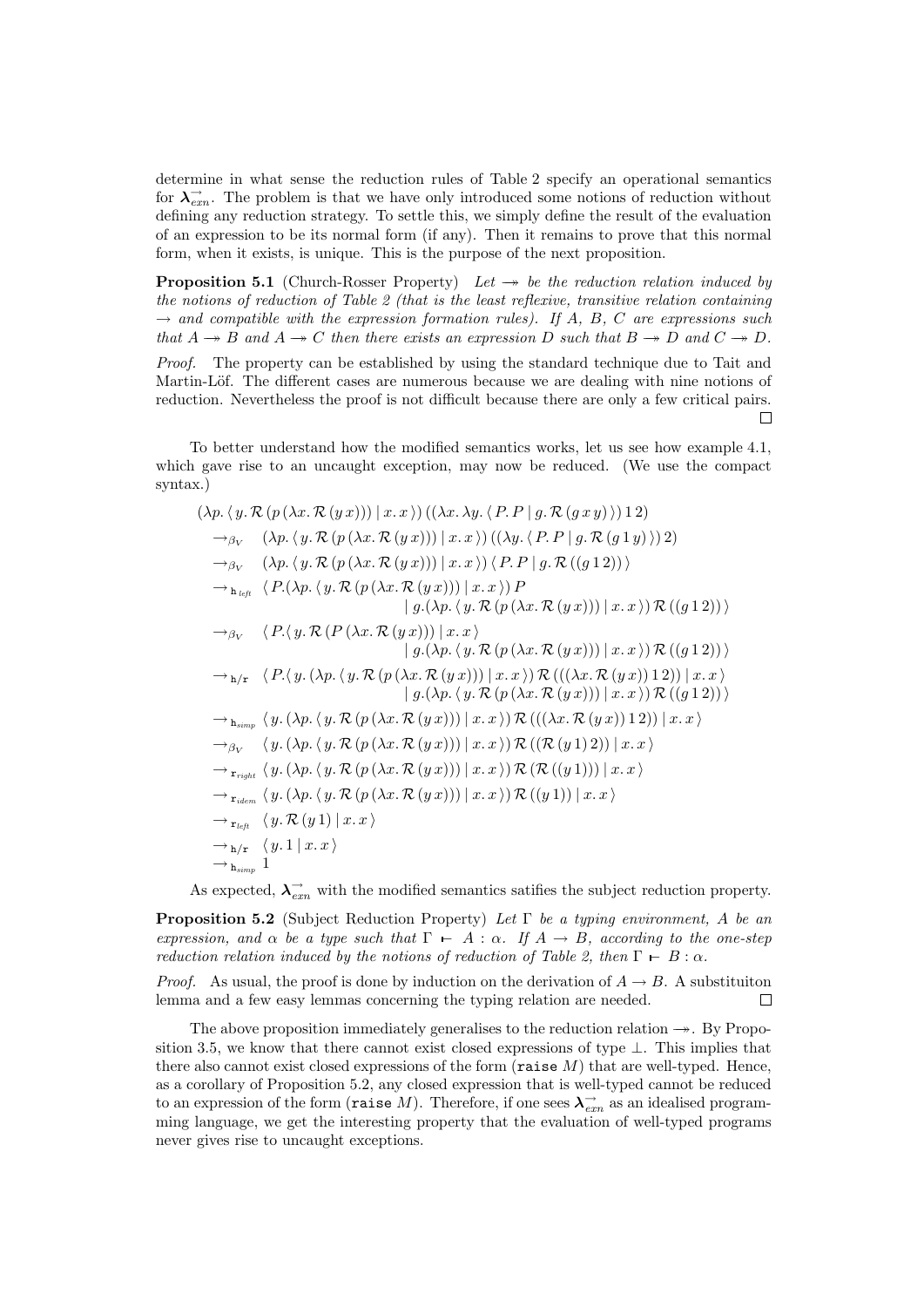#### 6 Relation between the two Operational Semantics

The results so far are encouraging. We have introduced a simple calculus of exception handling whose type system amounts, through the Curry-Howard isomorphism, to classical logic. We have also provided this calculus with notions of reduction that make sense from a proof-theoretical point of view. The resulting system satisfies properties of interest such as Church-Rosser and subject reduction. Nevertheless, we achieved this last result by modifying the ML-like semantics, while our prime motivation was to analyse ML-like exception handling. This raises several questions. How far did we modify the ML-like semantics? Can the new semantics be seen as an extension of the ML-like ones, or did we obtain something completely different?

In this section, we answer the above questions by proving that, as far as non-exceptional values are concerned, the modified semantics is a conservative extention of the ML-like one. This means that whenever a program  $P$  evaluates to a non-exceptional value  $V$  according to the ML-like semantics, this program  $P$  evaluates to the same value  $V$  according to the modified semantics, where programs are defined to be closed expressions of ground type.

First we define the notion of non-exceptional value.

**Definition 6.1** Non-exceptional values are defined by the following grammar:

$$
U \ ::= \ c \ | \ x \ | \ \lambda x \cdot T
$$

Note that, as far as ground types different from  $\perp$  are concerned, the notion of nonexceptional value coincides exactly with the one of value. From now on, the uppercase Roman letter U (with possible subscripts) will range over non-exceptional values.

In order to state the property that we intend to prove in this section, we must define some standard reduction strategies. To this end, we introduce the notion of applicative context.

**Definition 6.2** Applicative contexts are defined by the following grammar, where  $\lceil \ \rceil$ stands for the empty context:

 $\mathcal{C}$  ::=  $\begin{bmatrix} \end{bmatrix}$  |  $V\mathcal{C}$  |  $\mathcal{C}T$  | (raise  $\mathcal{C}$ ) | let  $y : \neg \tau$  in  $\mathcal{C}$  handle  $(yx) \Rightarrow T$  end

We denote by  $C[A]$  the expression obtained by plugging an expression A into an applicative context C.

The notion of applicative context allows the one of standard reduction to be defined.

**Definition 6.3** Let A and B be expressions. We say that A reduces standardly in one step to  $B$ , according to the ML-like notions of reduction if and only if there exist expressions  $A', B'$  and an applicative context  $C$  such that

- (i)  $A \equiv \mathcal{C}[A'],$
- (ii)  $B \equiv \mathcal{C}[B'],$
- (iii)  $A'$ ,  $B'$  is one of the redex/contractum pairs specified by Table 1,

where  $\equiv$  stands for the syntactic identity (modulo  $\alpha$ -conversion).

The ML-like one-step standard reduction relation from A to B is denoted by  $A \rightarrow_{ML} B$ . The refexive, transitive closure of this relation is written  $\rightarrow M_{LL}$ .

The modified one-step standard reduction  $(\rightarrow_{exn})$  and its reflexive, transitive closure  $(\rightarrow e_{xx})$  are defined similarly.

In the case of programs, i.e. closed terms of ground types, it can be shown that the standard reduction is a normalizing strategy. We are now ready to state and prove that the modified semantics is conservative over the ML-like one.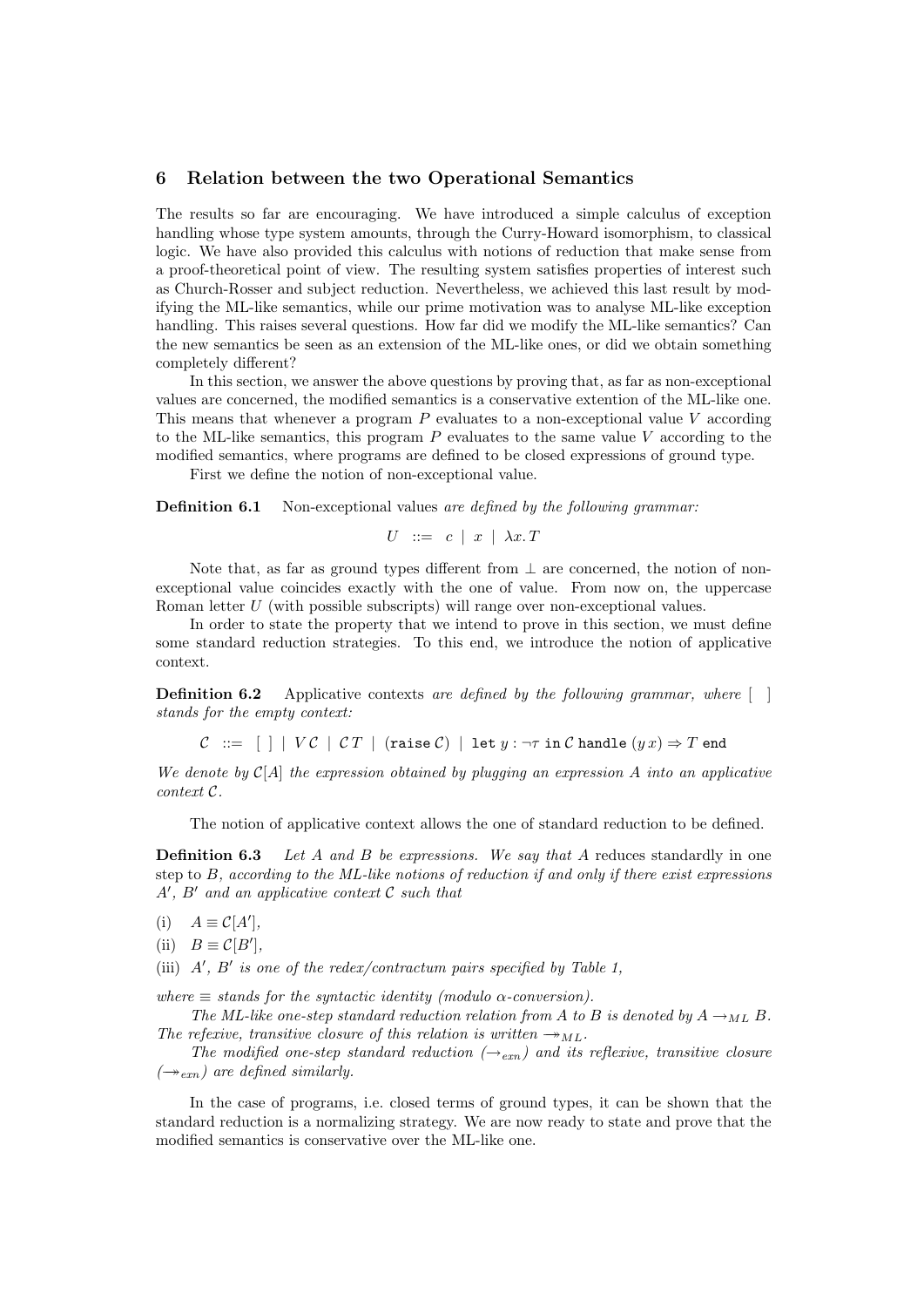**Proposition 6.4** (Conservation Property) Let P be a program and U be a non-exceptional value. If  $P \rightarrow_{ML} U$  then  $P \rightarrow_{exn} U$ .

Proof. The complete proof requires an induction on the number of handle constructs that are nested into the applicative contexts. We give here the proof for the basic case and leave the inductive case to the reader.

We proceed by induction on the length of the standard reduction sequence  $P \rightarrow_{ML} U$ .

Since  $P \rightarrow_{ML} U$ , we know that there exist a redex/contractum pair A, B and an applicative context  $\mathcal C$  such that:

$$
P \equiv \mathcal{C}[A] \rightarrow_{ML} \mathcal{C}[B] \rightarrow_{ML} U
$$

There are seven cases, according to the notion of reduction to which the redex/contractum pair A, B belongs.

In the case of  $\beta_V$ , raise <sub>left</sub>, raise <sub>right</sub>, and raise <sub>idem</sub> the proof is immediate because these four notions of reduction are kept unchanged in the modified semantics.

In the case of handle  $s_{imp}$ , we have  $A \equiv \langle y. V | x. N \rangle$  and  $B \equiv V$ . Then, using handle  $_{left}$ , handle  $_{right}$ , and raise/handle, we have:

$$
\mathcal{C}[\langle y. V | x. N \rangle] \rightarrow_{exn} \langle y. \mathcal{C}[V] | x. \mathcal{C}[N] \rangle.
$$

Then, by induction hypothesis,

$$
\langle y. C[V] | x. C[N] \rangle \rightarrow_{exn} \langle y. U | x. C[N] \rangle.
$$

Since U is non-exceptional,  $y \notin FV(U)$ . Therefore, by modified handle  $_{simp}$ , we get

$$
\langle y. U | x. C[N] \rangle \rightarrow_{exn} U.
$$

The proof in the last two cases (handle/raise<sub>1</sub> and handle/raise<sub>2</sub>) is similar.  $\Box$ 

## 7 CPS-Interpretation

The modified semantics appears now as a conservative extension of the ML-like ones. Nevertheless, one may still wonder if Table 2 is just an ad-hoc adaptation of the ML-like reduction rules, designed to make Proposition 6.4 hold, or if there is anything canonical in the modified semantics. We already answered partially this question by suggesting that the modified reduction rules correspond to (well-known) proof-theoretic conversions.

In this section, we justify further the modified operational semantics by showing that there is a logical embedding (in the sense of [12]) of  $\overrightarrow{\lambda_{exn}}$  into the simply typed  $\lambda$ -calculus. To this end we introduce a *continuation-passing-style* translation of the expressions of  $\lambda_{exn}^{\rightarrow}$ . This CPS-translation is an adaptation of Plotkin's [19].

**Definition 7.1** (CPS-translation) The CPS-translation  $\overline{M}$  of an expression M is inductively defined as follows:

(i) 
$$
\overline{c} = \lambda k. k c;
$$

- (ii)  $\overline{x} = \lambda k. k x$ ;
- (iii)  $\overline{y} = \lambda k \cdot k (\lambda v \cdot \lambda k \cdot k (y v));$
- (iv)  $\overline{\lambda x.M} = \lambda k.k(\lambda x.\overline{M});$
- (v)  $\overline{M N} = \lambda k \cdot \overline{M} (\lambda m \cdot \overline{N} (\lambda n \cdot m n k));$
- (vi)  $\overline{\mathcal{R}(M)} = \lambda k \cdot \overline{M}(\lambda x \cdot x);$
- (vii)  $\overline{\langle y. M | x. N \rangle} = \lambda k. (\lambda y. \overline{M} k) (\lambda x. \overline{N} k).$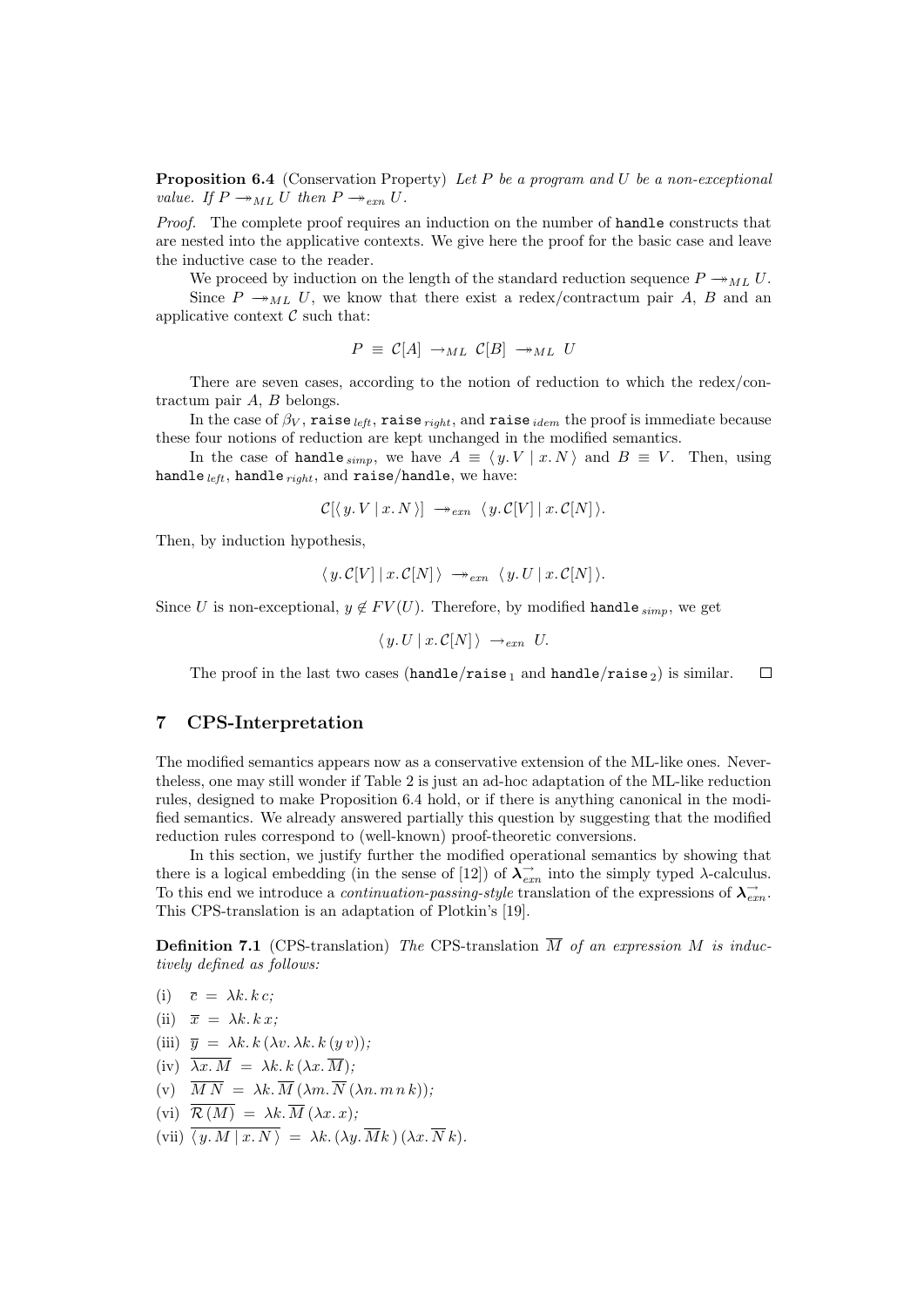This CPS-translation is correct with respect to the modified reduction rules. To prove this, we need one auxiliary definition and three technical lemmas.

**Definition 7.2** The auxiliary function  $\Psi$ , sending values to values, is defined as follows:

- (i)  $\Psi(c) = c$ ;
- (ii)  $\Psi(x) = x$ ;
- (iii)  $\Psi(y) = \lambda v \cdot \lambda k \cdot k(yv);$
- (iv)  $\Psi(\lambda x, M) = \lambda x, \overline{M}$ ;
- (v)  $\mathbf{\Psi}(y V) = y \mathbf{\Psi}(V)$ .

**Lemma 7.3**  $\overline{V} \rightarrow_{\beta} \lambda k. k \Psi(V)$ , for any value V.

Proof. By induction on the structure of V.

**Lemma 7.4**  $\overline{M[x:=V]} \rightarrow_{\beta} \overline{M}[x:=\Psi(V)]$ , for any expression M and any value V. *Proof.* By induction on the structure of  $M$ , using Lemma 7.3 for the base case.

**Lemma 7.5** Let M be an expression. If  $k \notin FV(M)$  then  $\lambda k \cdot \overline{M} k \rightarrow_{\beta} \overline{M}$ . *Proof.* Because  $\overline{M}$  is an abstraction for any M.

We are now in the position of proving that the CPS-translation of Definition 7.1 is compatible with the modified semantics. More precisely, we intend to prove that the translation preserves conversion between terms.

**Proposition 7.6** (Correctness of the CPS-Translation) Let A, B be expressions. If  $A \rightarrow B$ , according to the modified semantics, then  $\overline{A} = B$ .

*Proof.* The proof is done by induction on the derivation of  $A \rightarrow B$ . The inductive steps are straightforward. As for the basic cases, we focus on three of them, leaving the others, which are similar, to the reader.

 $(handle_{simp})$ 

$$
\overline{\langle y. V | x. N \rangle} = \lambda k. (\lambda y. \overline{V} k) (\lambda x. \overline{N} k)
$$
  
=  $\beta \lambda k. \overline{V} k$   
=  $\beta \overline{V}$   
by Lemma 7.5

(handle/raise)

 $\langle (y_i) \mathcal{R} (y_j V) | (x_i \mathcal{N}_i) \rangle$  $=\beta \lambda k.(\lambda y_1 \ldots (\lambda y_n.(\lambda k.\overline{y_j V}(\lambda x. x)) k)(\lambda x_n.\overline{N_n} k)\cdots)(\lambda x_1.\overline{N_1} k)$  $=\beta \lambda k.(\lambda y_1 \ldots (\lambda y_n \cdot \overline{y_j \, V} \, (\lambda x. \, x)) \, (\lambda x_n \cdot \overline{N_n} \, k) \cdots) \, (\lambda x_1 \cdot \overline{N_1} \, k)$  $=\beta \lambda k.(\lambda y_1 \ldots (\lambda y_n.(\lambda k. k (y_i \Psi(V))))(\lambda x. x)) (\lambda x_n. \overline{N_n} k) \cdots) (\lambda x_1. \overline{N_1} k)$ by Lemma 7.3  $=$ <sub>β</sub> λk. (λy<sub>1</sub>. . . . (λy<sub>n</sub>. y<sub>j</sub>  $\Psi(V)$ ) (λx<sub>n</sub>.  $\overline{N_n}$ k) · · ·) (λx<sub>1</sub>.  $\overline{N_1}$ k)  $=_{\beta}\lambda k.\left(\lambda y_1 \ldots \left(\lambda y_n\right) \left(\lambda x_j \cdot \overline{N_j} k\right) \Psi(V)\right)\left(\lambda x_n \cdot \overline{N_n} k\right) \cdots \left(\lambda x_1 \cdot \overline{N_1} k\right)$  $=\beta \lambda k.(\lambda y_1 \ldots (\lambda y_n.\overline{N_j}[x_j :=\Psi(V)] k) (\lambda x_n.\overline{N_n} k) \cdots) (\lambda x_1.\overline{N_1} k)$  $=\beta \lambda k.(\lambda y_1 \ldots (\lambda y_n N_j [x_j := V] k) (\lambda x_n N_n k) \cdots ) (\lambda x_1 N_k k)$  by Lemma 7.4  $=_{\beta} \langle (y_i) \cdot N_j [x_j := V] | (x_i, N_i) \rangle$ 

 $\Box$ 

 $\Box$ 

 $\Box$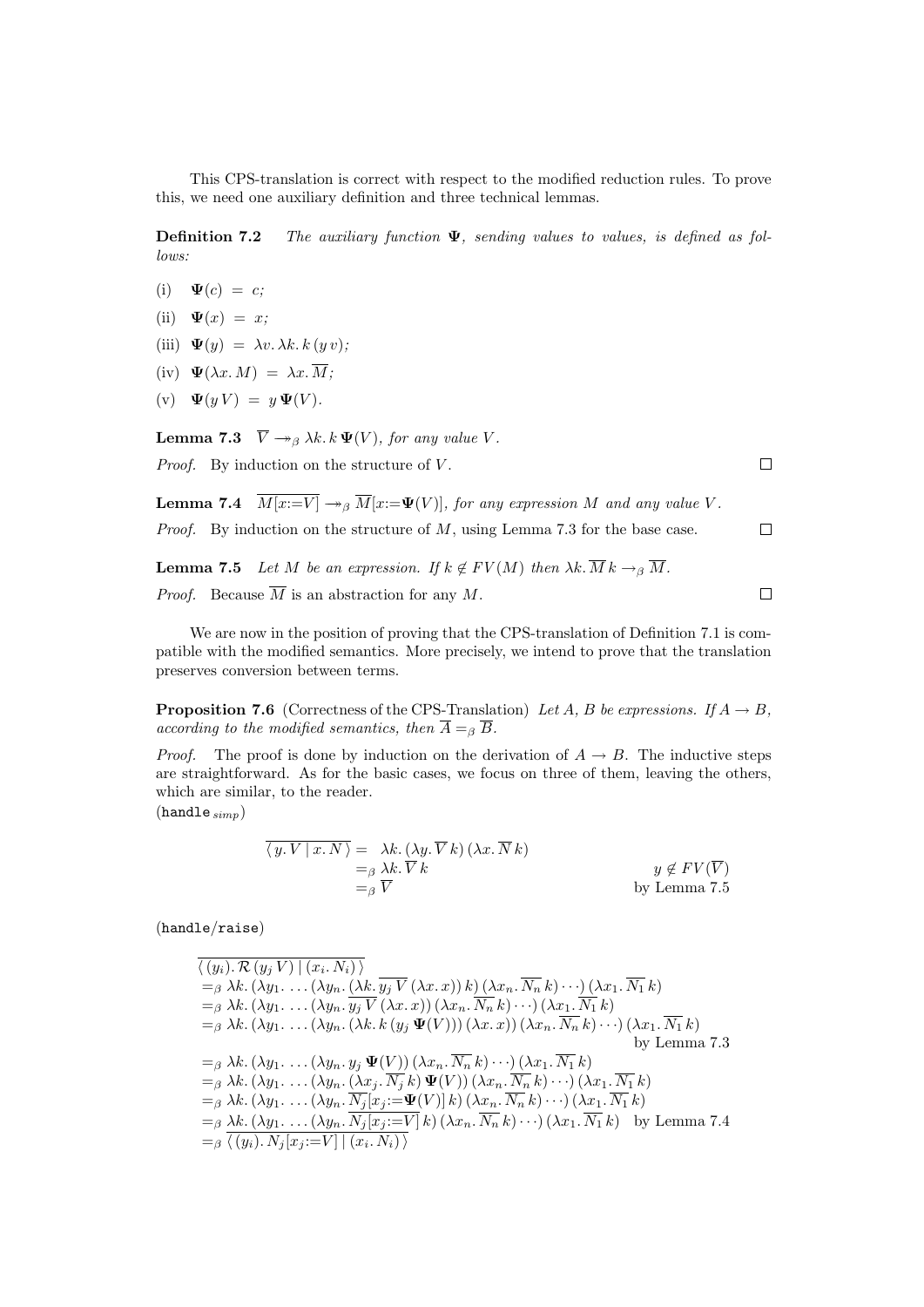$(handle<sub>left</sub>)$ 

$$
V(y, M | x, N)
$$
  
\n
$$
= \lambda k. \overline{V}(\lambda m. (\lambda k. (\lambda y. \overline{M} k) (\lambda x. \overline{N} k)) (\lambda n. m n k))
$$
  
\n
$$
=_{\beta} \lambda k. (\lambda k. k \Psi(V)) (\lambda m. (\lambda k. (\lambda y. \overline{M} k) (\lambda x. \overline{N} k)) (\lambda n. m n k))
$$
 by Lemma 7.3  
\n
$$
=_{\beta} \lambda k. (\lambda k. (\lambda y. \overline{M} k) (\lambda x. \overline{N} k)) (\lambda n. \Psi(V) n k)
$$
  
\n
$$
=_{\beta} \lambda k. (\lambda y. \overline{M} (\lambda n. \Psi(V) n k)) (\lambda x. \overline{N} (\lambda n. \Psi(V) n k))
$$
  
\n
$$
=_{\beta} \lambda k. (\lambda y. (\lambda k. (\lambda k. k \Psi(V)) (\lambda m. \overline{M} (\lambda n. m n k))) k)
$$
  
\n
$$
=_{\beta} \lambda k. (\lambda y. (\lambda k. \overline{V} (\lambda m. \overline{M} (\lambda n. m n k))) k) (\lambda x. (\lambda k. \overline{V} (\lambda m. \overline{N} (\lambda n. m n k))) k)
$$
  
\n
$$
=_{\beta} \lambda k. \overline{V M} k [y := \lambda x. \overline{V N} k]
$$
  
\n
$$
= \frac{\lambda k. \overline{V M} k [y := \lambda x. \overline{V N} k]}{(y. \overline{V M} | x. \overline{V N}}]
$$

Griffin has shown that Plotkin's CPS-translation induces, at the level of the types, a negative translation of classical logic into intuitionistic one [12].

Definition 7.7 Griffin's negative translation is defined as follows:  $\overline{\alpha} = \neg \neg \alpha^*, \text{ where:}$ 

- $(i) \perp^* = \perp;$
- (ii)  $a^* = a$ , for a atomic;
- (iii)  $(\alpha \rightarrow \beta)^* = \alpha^* \rightarrow \overline{\beta}$

Our CPS-translation and Griffin's negative translation commute with the typing relation of  $\lambda_{exn}$  and the one of the simply-typed  $\lambda$ -calculus. This is stated by the next propostion, which shows that there is a logical embedding of  $\lambda_{exn}$  into the simply-typed  $\lambda$ -calculus.

**Proposition 7.8** (Logical Interpretation) Let  $\vdash_{\text{can}}$  and  $\vdash_{\lambda}$  stand respectively for the typing relation of  $\lambda_{exn}^-$  and the one of the simply-typed  $\lambda$ -calculus. If  $\vdash_{exn} M : \alpha$  then  $\vdash_{\lambda} \overline{M} : \overline{\alpha}$ , for any expression M and any type  $\alpha$ .

Proof. We prove that, whenever the sequent

$$
(x_i : \alpha_i), (y_j : \neg \beta_j) \vdash_{\mathit{exn}} M : \alpha
$$

is derivable, so is the sequent

$$
(x_i : \alpha_i^*), (y_j : \neg \beta_j^*) \vdash_{\lambda} \overline{M} : \overline{\alpha}.
$$

We proceed by induction on the derivation of the typing judgement. We give the proof for the handle construct and leave the other cases to the reader.

$$
\frac{\begin{cases}\ny : \neg \beta^* \vdash_{\lambda} \overline{M} : \neg \alpha^* \\
k : \neg \alpha^* \vdash_{\lambda} k : \neg \alpha^* \\
\hline\n\frac{k : \neg \alpha^* \vdash_{\lambda} k : \neg \alpha^*}{k : \neg \alpha^* \vdash_{\lambda} \overline{M} k : \bot} \\
\hline\n\frac{k : \neg \alpha^* \vdash_{\lambda} \lambda y. \overline{M} k : \neg \beta^*}{k : \neg \alpha^* \vdash_{\lambda} \lambda x. \overline{N} k : \neg \beta^*} \\
\hline\n\frac{k : \neg \alpha^* \vdash_{\lambda} \lambda y. \overline{M} k : \neg \gamma^*}{k : \neg \alpha^* \vdash_{\lambda} \lambda x. \overline{N} k : \neg \beta^*} \\
\hline\n\frac{k : \neg \alpha^* \vdash_{\lambda} \langle \lambda y. \overline{M} k \rangle (\lambda x. \overline{N} k) : \bot}{\vdash_{\lambda} \lambda k. (\lambda y. \overline{M} k) (\lambda x. \overline{N} k) : \overline{\alpha}}\n\end{cases}
$$

 $\Box$ 

 $\Box$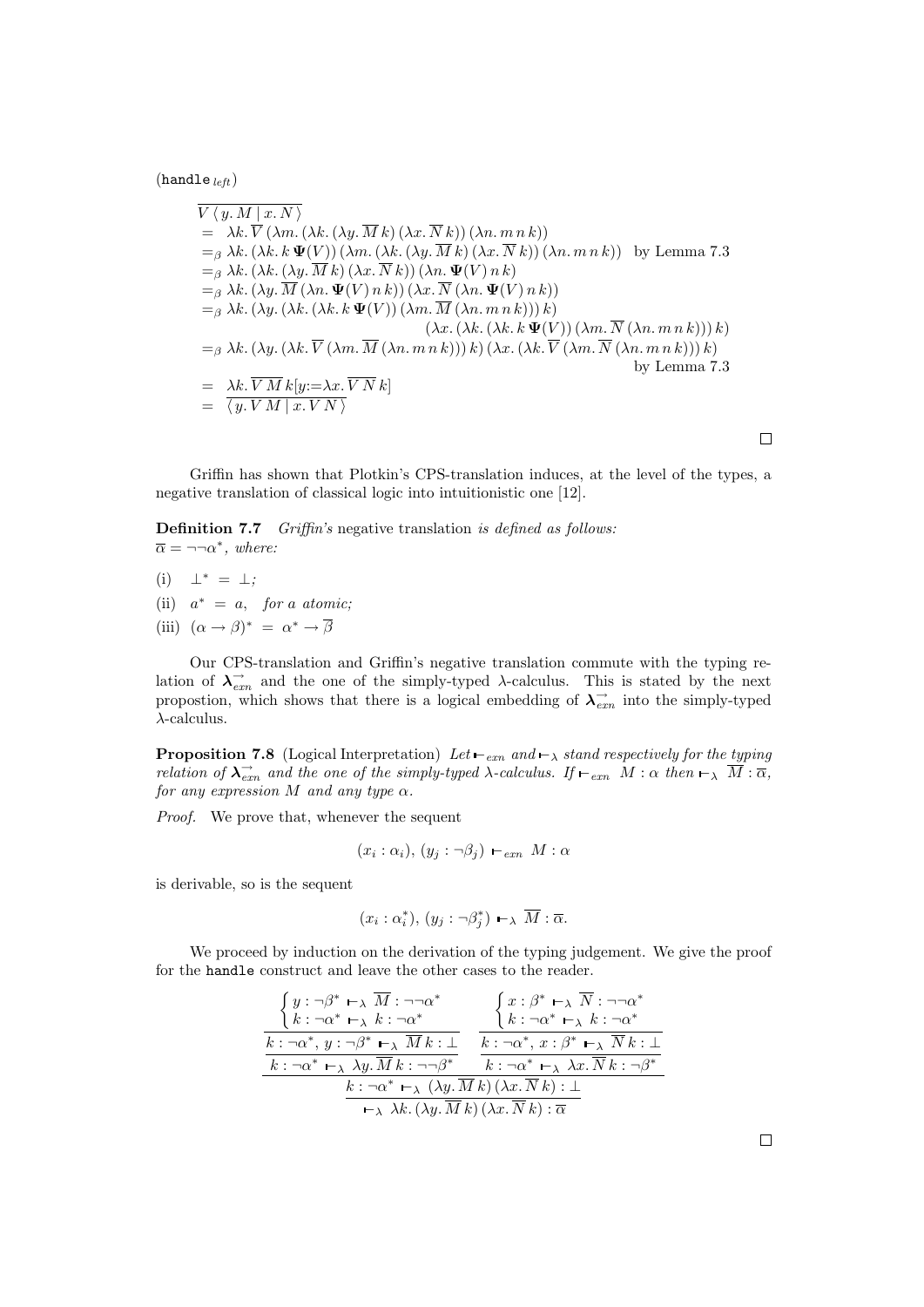#### 8 Strong Normalisation

By Proposition 6.4, we know that the ML-like and the modified operational semantics are equivalent for programs that yield non exceptional results. This means that whenever a program terminates and yields some value according to the ML-like semantics, it will terminate and yield the same value according to the modified semantics. On the other hand, by Propositions 3.5 and 5.2, we know that the modified semantics ensures that programs may not yield exceptional results (i.e. uncaught exceptions). Therefore, it seems that these three propositions together allows us to conclude that the modified semantics should be preferred to the original one.

This conclusion, however, is premature because Proposition 6.4 concerns only programs yielding non-exceptional results. Indeed a program raising an uncaught exception according to the ML-like semantics could possibly loop for ever according to the modified semantics. We would then have replaced a property that is observable (the production of an uncaught exception) by some other property that is not observable (the non-termination of a program).

In order to eliminate this last possible objection, we establish the strong normalisation of  $\lambda_{exn}$ . Technically, we show that any infinite sequence of reductions in  $\lambda_{exn}$  induces an infinite sequence of  $\beta$ -reductions in the simply-typed  $\lambda$ -calculus. To this end, we need a syntactic translation of the expressions of  $\lambda_{exn}$  into simply-typed  $\lambda$ -terms. The CPStranslation of Definition 7.1 is such a syntactic translation. Nevertheless, we cannot use it as such because it does not properly simulate the reduction relation of  $\lambda_{exn}^{\rightarrow}$ . Therefore, we introduce a modified CPS-translation.

**Definition 8.1** The modified CPS-translation  $\overline{\overline{M}}$  of an expression M is defined as follows:  $\overline{\overline{M}} = \lambda k. M : k$ , where

(i)  $V: K = K \Phi(V);$ (ii)  $(V_1 V_2) : K = \Phi(V_1) \Phi(V_2) K;$ (iii)  $(V_1 N)$ :  $K = N$ :  $\lambda n \cdot \mathbf{\Phi}(V_1) n K$ ; (iv)  $(M V_2) : K = M : \lambda m. m \Phi(V_2) K;$ (v)  $(M N) : K = M : (\lambda m. N : (\lambda n. m n K))$ ; (vi)  $\mathcal{R}(M): K = M : (\lambda x. x);$ (vii)  $(\langle y. M | x. N \rangle) : K = M : K [ y:=\lambda x. (N : K) ]$ ;

(viii)  $\Phi(c) = c$ ;  $(ix)$   $\Phi(x) = x;$ (x)  $\Phi(y) = \lambda v \cdot \lambda k \cdot k(yv);$ (xi)  $\Phi(\lambda x. M) = \lambda x. \overline{\overline{M}};$ (xii)  $\Phi(yV) = y \Phi(V)$ .

The modified CPS-translation is compatible with the CPS-translation of the previous section in the sense of the following proposition:

Proposition 8.2 Let A be an expression. Then:

- (a)  $\Psi(A) \rightarrow_{\beta} \Phi(A)$ , whenever A is a value,
- (b)  $\overline{A} K \rightarrow_{\beta} A : K$ , for any expression K,
- (c)  $\overline{A} \rightarrow_{\beta} \overline{\overline{A}}$ .

*Proof.* The proof is by induction on the structure of  $A$ . Property (c) is the property of interest, while Properties (a) and (b) are needed to make the induction work. $\Box$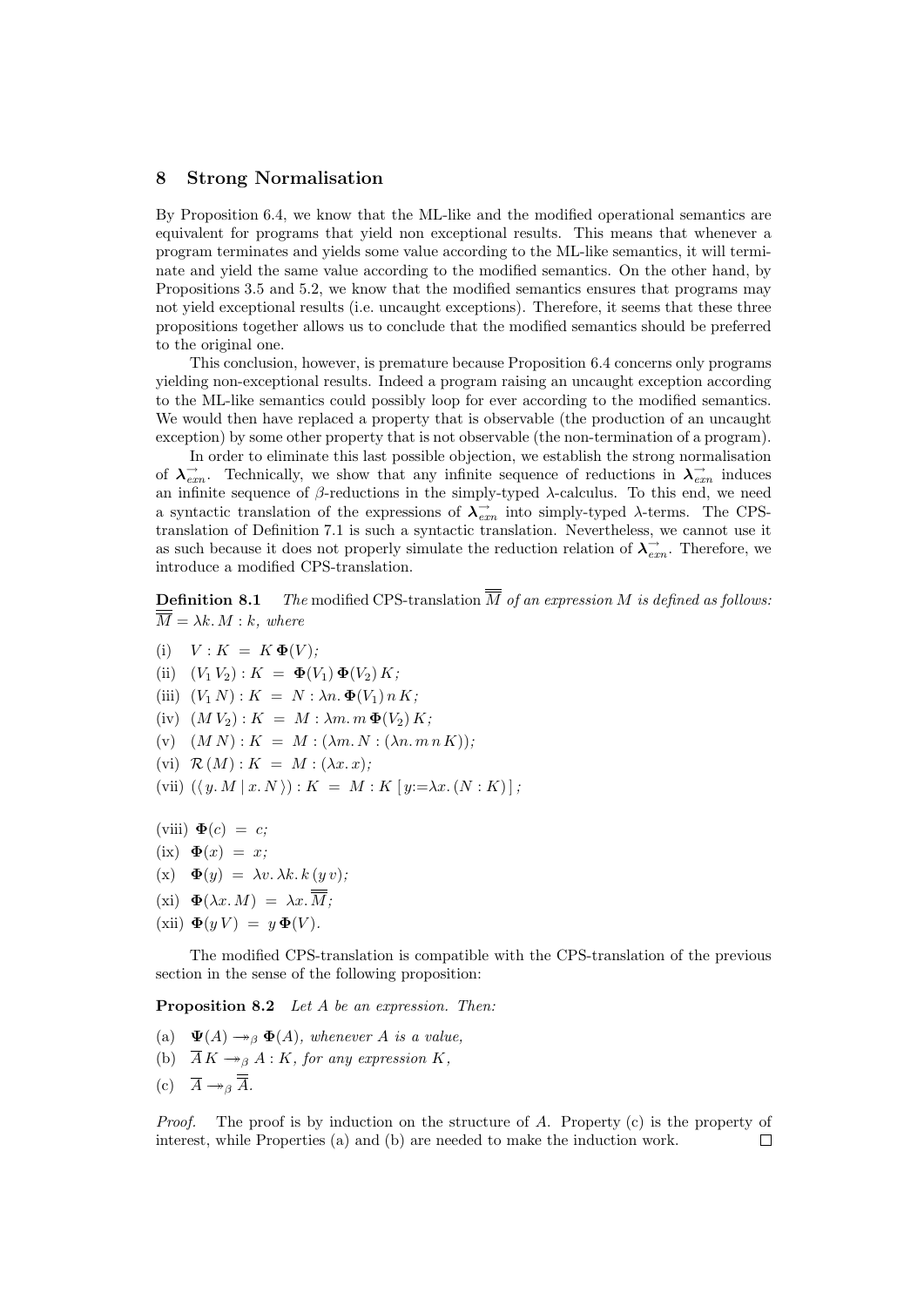Proposition 8.2.(c), together with the subject reduction property of the simply-typed λ-calculus, implies that Proposition 7.8 still holds with the modifed CPS-translation.

As expected, the modified CPS-translation allows the notions of reduction of  $\lambda_{\text{exn}}^{\rightarrow}$  to be simulated by  $\beta$ -reduction. This property is stated by the two next propositions.

**Proposition 8.3** Let R stand for the notion of reduction  $\beta_V$  or handle/raise. Let A and B be two expressions such that  $A \rightarrow_R B$ . Then:

- (a)  $A: K \stackrel{+}{\rightarrow}_{\beta} B: K$ , for any expression K,
- (b)  $\overline{A} \stackrel{+}{\rightarrow} {}_{\beta} \overline{B}$ ,

where  $\stackrel{+}{\rightarrow}_{\beta}$  stands for the transitive (but not reflexive) closure of  $\rightarrow_{\beta}$ .

*Proof.* Property (b), which is the property of interest, is a direct consequence of (a). The proof of (a) is akin to the one of proposition 7.6. Lemmas similar to Lemmas 7.3, 7.4, and 7.5 are needed.  $\Box$ 

The other notions of reduction of  $\lambda_{exn}^-$  are invariants of the translation.

**Proposition 8.4** Let R stand for one of the notions of reduction raise  $_{left}$ , raise  $_{right}$ , raise  $_{idem}$ , handle  $_{simp}$ , handle  $_{left}$ , handle  $_{right}$ , or raise/handle. Let A and B be two expressions. If  $A \rightarrow_R B$  then  $\overline{A} \equiv \overline{B}$ .

Proof. The proof is similar to that of proposition 7.6.

 $\Box$ 

We may not yet conclude that  $\lambda_{exn}^{\rightarrow}$  is strongly normalisable because there is still the possibility of infinite reduction sequences due to the notions of reduction of Proposition 8.4. For these notions of reduction, we must establish strong normalisation independently. To this end, we introduce a norm on the expressions of  $\lambda_{exn}^{-}$ .

**Definition 8.5** The norm |A| of an expression A is inductively defined as follows:

(i)  $|c| = 1;$  (viii)  $\#c = 1;$ (ii)  $|x| = 1;$  (ix)  $\#x = 1;$ (iii)  $|y| = 1;$  (x)  $\#y = 1;$ (iv)  $|\lambda x.M| = |M|;$  (xi)  $\#\lambda x.M = \#M;$ (v)  $|M N| = (\#N \times |M|) + (\#M \times |N|)$ ; (xii)  $\#MN = \#M \times \#N$ ; (vi)  $|\mathcal{R}(M)| = |M| + #M;$ <br>
(vii)  $|\langle y. M | x. N \rangle| = |M| + |N|;$ <br>
(xiv)  $\# \langle y. M | x. N \rangle =$  $(\dot{x} \dot{v}) \ddot{=} \ddot{x} \dot{y} \dot{M} | x. \ddot{N} \dot{v} = #M + #N + 1.$ 

**Proposition 8.6** Let R stand for one of the notions of reduction raise  $_{left}$ , raise  $_{right}$ , raise  $_{idem}$ , handle  $_{simp}$ , handle  $_{left}$ , handle  $_{right}$ , or raise/handle. Let A and B be two expressions. If  $A \rightarrow_R B$  then  $|A| > |B|$ .

*Proof.* The proof is a straightforward induction on the derivation of  $A \rightarrow B$ .

 $\Box$ 

 $\Box$ 

We may now state the main result of this section.

**Proposition 8.7** (Strong Normalisation) Any well-typed term of  $\lambda_{exn} \to \infty$  is strongly normalisable.

Proof. Consequence of Propositions 7.8, 8.2, 8.3, 8.4, and 8.6.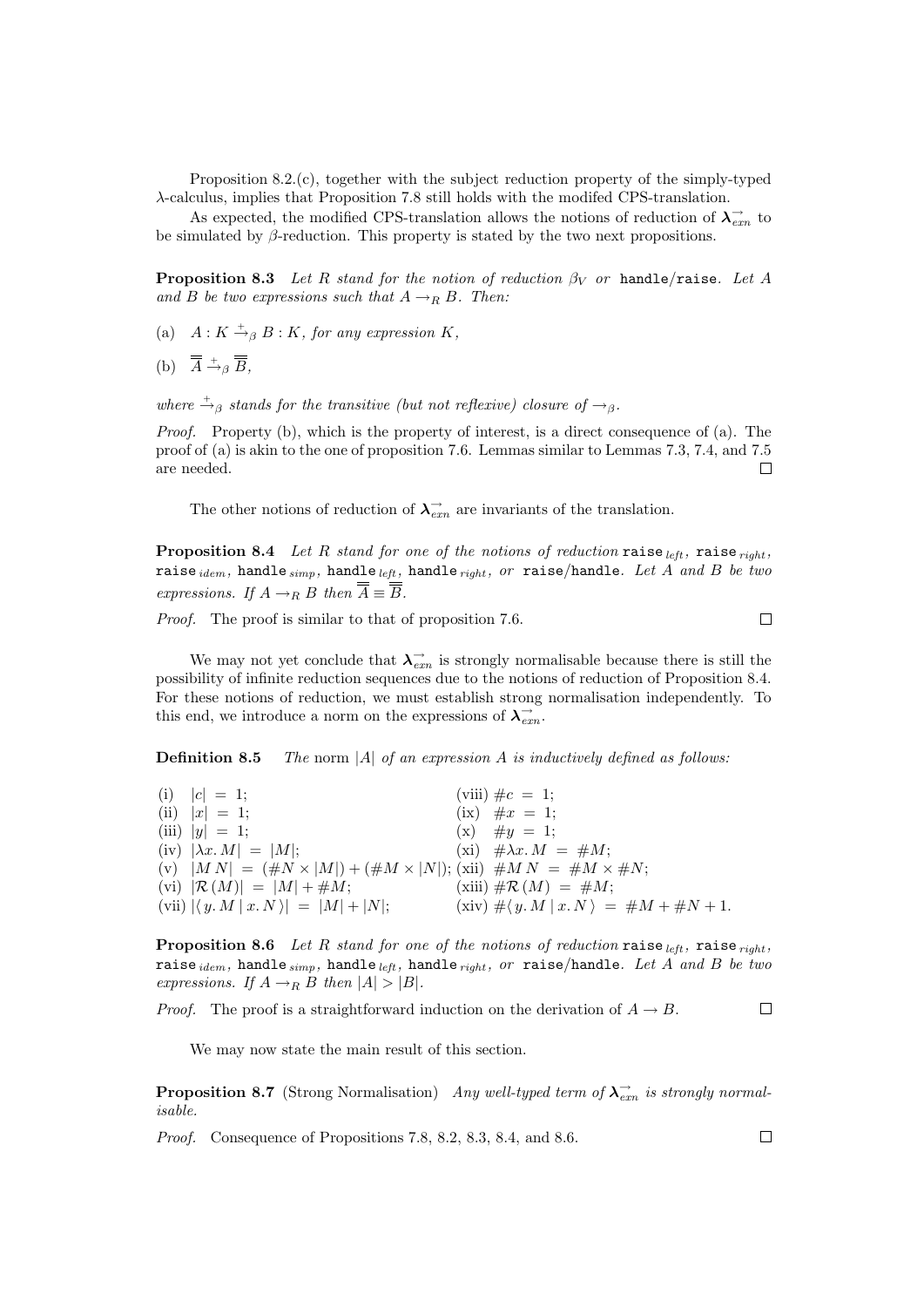#### 9 Related Work and Conclusions

Griffin, in 1990, was the first to stress the relation between sequential control and classical logic [12]. His work is based on Felleisen's syntactic theory of sequential control, which provides an idealisation of Scheme call/cc.

Around the same time, Murthy studied the computational content of classical proofs [6, 14]. His work is based mainly on negative translations of classical logic, and CPS-transforms.

The work of Griffin was extended by Barbanera and Berardi [2, 3], who noted that Felleinsen's reduction rules are similar to Prawitz's handling of double negation [20]. They use a control operator akin to Felleisen's  $\mathcal C$  to extract the computational content of classical proofs of  $\Sigma_1^0$ -sentences.

On the proof-theoretic side, Parigot has introduced the  $\lambda \mu$ -calculus, an algorithmic interpretation of cut elimination in classical natural deduction [16, 17, 18]. From a computer science point of view, the "classical" constructs of the  $\lambda\mu$ -calculus may be interpreted in terms of labels and jumps [7].

Independently of Parigot, Rehof and Sørensen have developped a calculus  $(\lambda_{\Delta})$  reminiscent of the  $\lambda \mu$ -calculus [21]. They use applications of the form  $(xM)$  instead of named terms. Consequently they may simulate Parigot's structural reduction with usual substitution and β-reduction.

In yet another direction, there is Girard's work on classical logic, based on the notion of polarity [10]. Girard does not provide his system with expressions encoding proofs. Nevertheless, Murthy has shown how to extract  $\lambda$ -terms from Girard's system, using Felleisen's operator [15].

More recently, Barbanera and Berardi have introduced an intriguing symmetric  $\lambda$ calculus based on a syntactic identification between a type and its double negation [4].

All the above systems are based on computational interpretations of double negations. In the case of  $\lambda_{\Delta}$  and of the systems based on Felleisen's theory of control, the treatment of double negations, which is explicit, is based on Prawitz-like reduction rules. In the case of Parigot's  $\lambda \mu$ -calculus, Girard's LC, and Berardi's symmetric calculus, the treatment of double negations is left implicit (it is hidden somehow in the formal system). Nevertheless, we have shown that first-order  $\lambda \mu$ -claculus is isomorphic to a subtheory of the Felleisen-Griffin system [8].

To the best of our knowledge,  $\lambda_{exn}^{\rightarrow}$  is the only "classical"  $\lambda$ -calculus based on a computational interpretation of the elimination of the excluded-middle law, consequently modelling ML-like exception handling. Nevertheless this difference, which is not as deep as it could seem at first sight, vanishes from a denotational point of view. Indeed, Definitions 7.1 and 7.7 do not differ from the ones given by Griffin for Felleisen's calculus. Consequently, it should be possible to simulate  $\lambda_{exn}$  in one of the other calculi by using translations akin to the ones used in [8, 21].

#### References

- 1. A. Appel, D.B. MacQueen, R. Milner, and M. Tofte. Unifying exceptions with constructors in standard ML. Technical Report ECS-LFCS-88-55, Laboratory for Foundations of Computer Science, University of Edinburgh, 1988.
- 2. F. Barbanera and S. Berardi. Continuations and simple types: a strong normalization result. In Proceedings of the ACM SIGPLAN Workshop on Continuations. Report STAN-CS-92-1426, Stanford University, 1992.
- 3. F. Barbanera and S. Berardi. Extracting constructive content from classical logic via controllike reductions. In M. Bezem and J.F. Groote, editors, Proceedings of the International Conference on Typed Lambda Calculi and Applications, pages 45–59. Lecture Notes in Computer Science, 664, Springer Verlag, 1993.